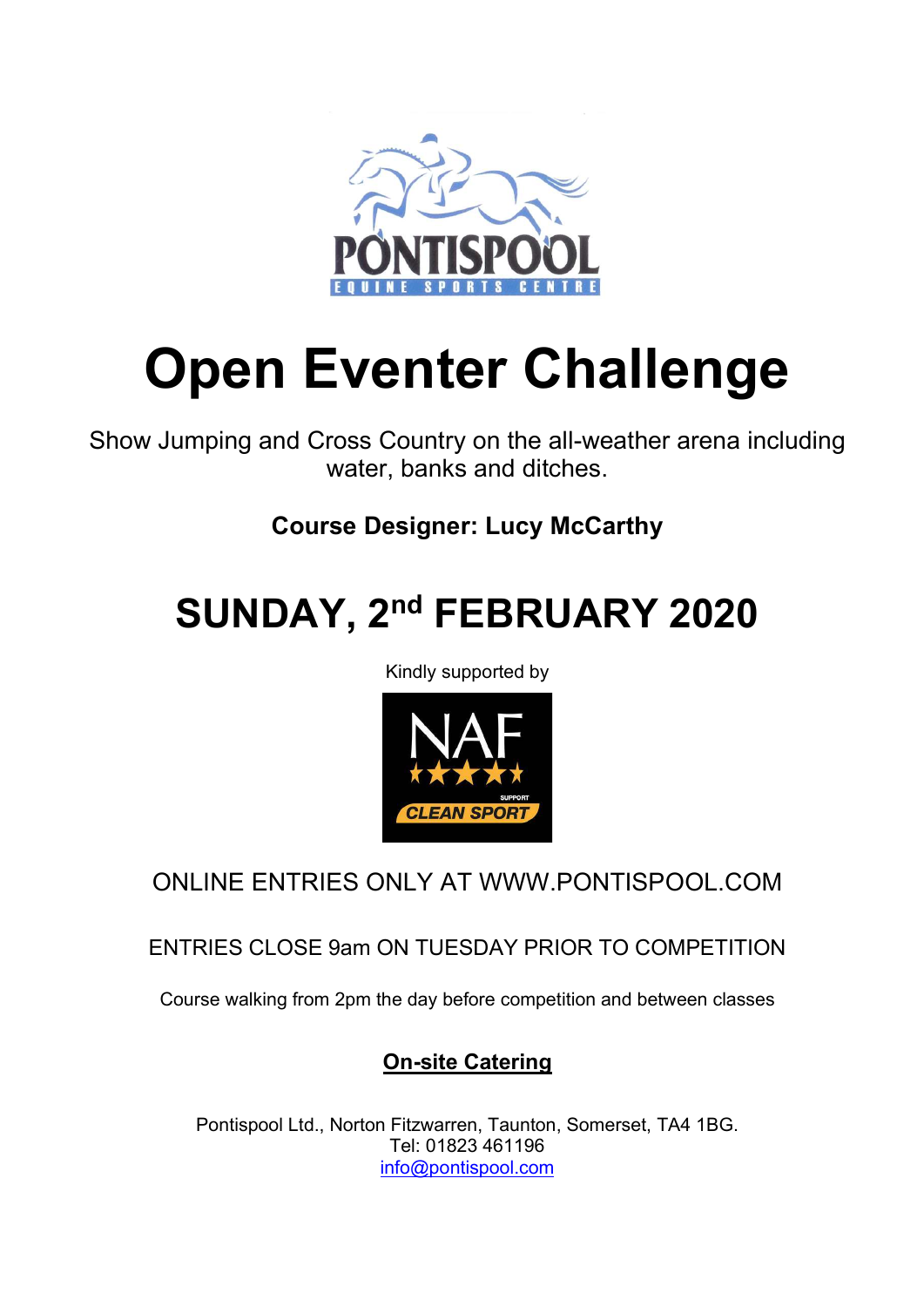### The Competition and Rules

- 1. This competition will take place on the all-weather arena including permanent banks, ditches and water complex. There will be a section of show jumps leading to a course of portable and fixed cross country fences. The competitors will go straight from the show jumping into the cross country phase and all classes will be judged against an optimum time for the XC phase only. No stop watches are allowed. The SJ phase is judged under SJ Rules (but without time) and the XC phase is judged under XC rules (with an optimum time). In the event of equality, the winner will be the competitor with the best jumping result and then the nearest to the Optimum Time.
- 2. Penalties will be as follows:

| Knockdown of SJ fences                                                                      | 4 penalties   |
|---------------------------------------------------------------------------------------------|---------------|
| 1st Refusal                                                                                 | 4 penalties   |
| 2nd Refusal                                                                                 | 8 penalties   |
| 3rd Refusal                                                                                 | Elimination   |
| Fall of rider or horse                                                                      | 8 penalties   |
| Starting before the bell / Retaking an obstacle already jumped/ Error of<br>course          | Elimination   |
| Every commenced second over or under the 15-second penalty free<br>window, as per eventing. | 0.4 penalties |
| Exceeding time limit (time allowed is twice the optimum time)                               | Elimination   |

- 3. Horses/ponies must be 5 years of age or older.
- 4. Minimum age: riders must be in the year of their 12<sup>th</sup> birthday.
- 5. The judges' decision is final and they may disqualify any rider at any stage in the competition for dangerous riding, inappropriate behaviour, misuse of whips or spurs, ill treatment of the horse or if in their opinion the horse is lame, sick or exhausted.
- 6. The organiser reserves the right to alter the schedule, refuse any entry, eliminate any competitor not adhering to the rules, alter the course before or during the competition, alter the advertised times and to cancel any class.
- 7. Correct riding attire must be worn at all times. Riders MUST dress in either full Cross Country colours or Show Jumping attire and wear skull caps and body protectors to the current British Safety Standard (hats with a fixed peak are not permitted), as per British Eventing rules. Competitors who do not conform to this rule will not be allowed to start and may be eliminated.
- 8. Numbers it is the responsibility of competitors to provide their own number bibs for paper numbers.
- 9. All competitors take part at their own risk and are expected to exercise due care at all times and obey all notices placed for their control.
- 10. Practice jumps must be approached from the direction indicated (red flag on right). Maximum of 6 horses will be permitted in the collecting ring at any one time.
- 11. Objections must be made in writing to the Secretary's Office with a £10 deposit and within 15 minutes of the incident. The deposit will be refunded if the objection is sustained.
- 12. Horses may compete in no more than two classes.
- 13. Dogs must be kept on a lead at all times.